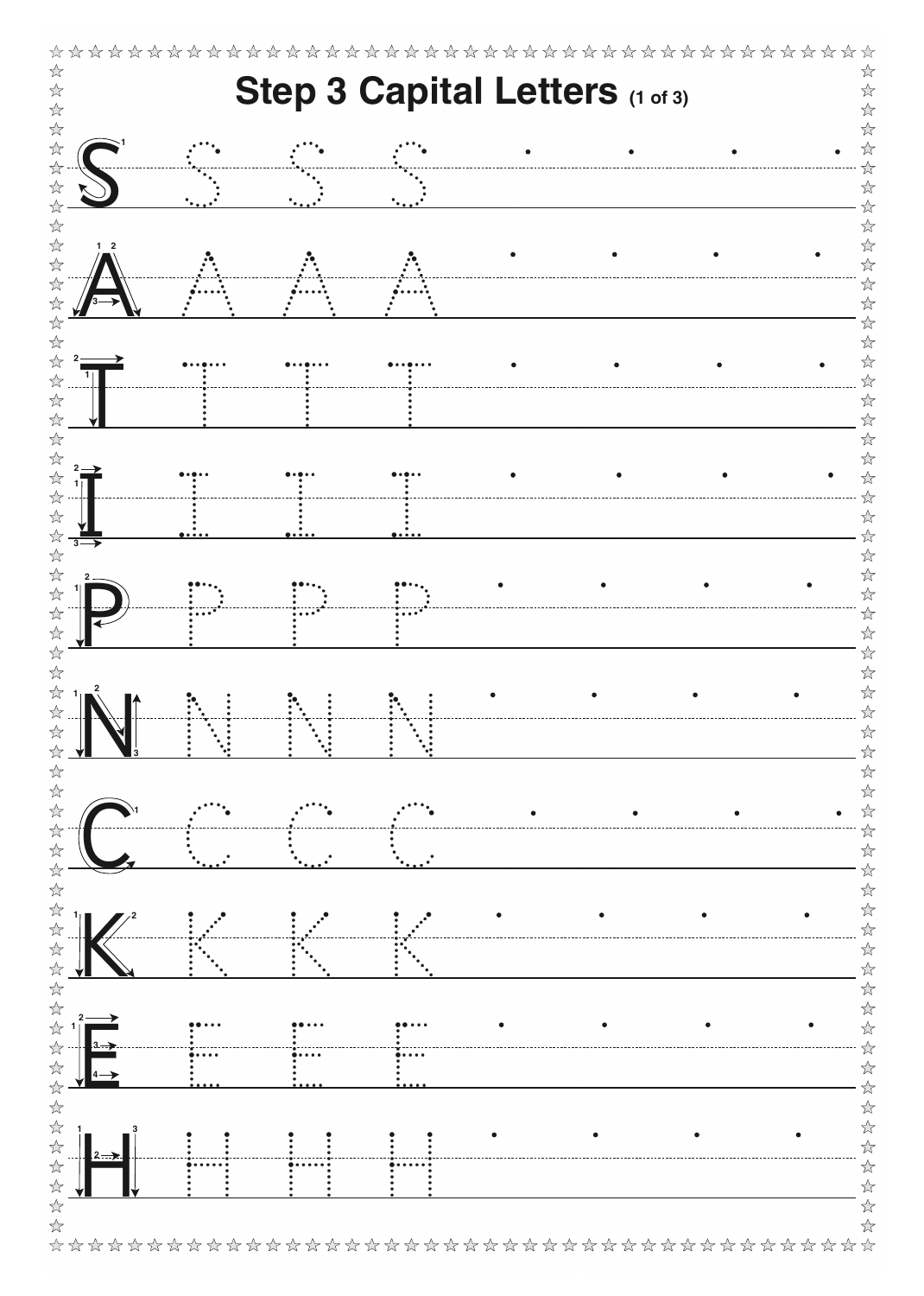| Step 3 Capital Letters (2 of 3) |  |  |  |  |  |  |  |  |  |
|---------------------------------|--|--|--|--|--|--|--|--|--|
|                                 |  |  |  |  |  |  |  |  |  |
|                                 |  |  |  |  |  |  |  |  |  |
|                                 |  |  |  |  |  |  |  |  |  |
|                                 |  |  |  |  |  |  |  |  |  |
| 1 <sub>2</sub>                  |  |  |  |  |  |  |  |  |  |
|                                 |  |  |  |  |  |  |  |  |  |
|                                 |  |  |  |  |  |  |  |  |  |
|                                 |  |  |  |  |  |  |  |  |  |
|                                 |  |  |  |  |  |  |  |  |  |
|                                 |  |  |  |  |  |  |  |  |  |
|                                 |  |  |  |  |  |  |  |  |  |
|                                 |  |  |  |  |  |  |  |  |  |
|                                 |  |  |  |  |  |  |  |  |  |
|                                 |  |  |  |  |  |  |  |  |  |
|                                 |  |  |  |  |  |  |  |  |  |
|                                 |  |  |  |  |  |  |  |  |  |
|                                 |  |  |  |  |  |  |  |  |  |
|                                 |  |  |  |  |  |  |  |  |  |
|                                 |  |  |  |  |  |  |  |  |  |
|                                 |  |  |  |  |  |  |  |  |  |
|                                 |  |  |  |  |  |  |  |  |  |
|                                 |  |  |  |  |  |  |  |  |  |
|                                 |  |  |  |  |  |  |  |  |  |
|                                 |  |  |  |  |  |  |  |  |  |
|                                 |  |  |  |  |  |  |  |  |  |
|                                 |  |  |  |  |  |  |  |  |  |
|                                 |  |  |  |  |  |  |  |  |  |
| $\mathbf{2} \cdot$              |  |  |  |  |  |  |  |  |  |
| $3 \rightarrow$                 |  |  |  |  |  |  |  |  |  |
|                                 |  |  |  |  |  |  |  |  |  |
|                                 |  |  |  |  |  |  |  |  |  |
| 2                               |  |  |  |  |  |  |  |  |  |
|                                 |  |  |  |  |  |  |  |  |  |
|                                 |  |  |  |  |  |  |  |  |  |